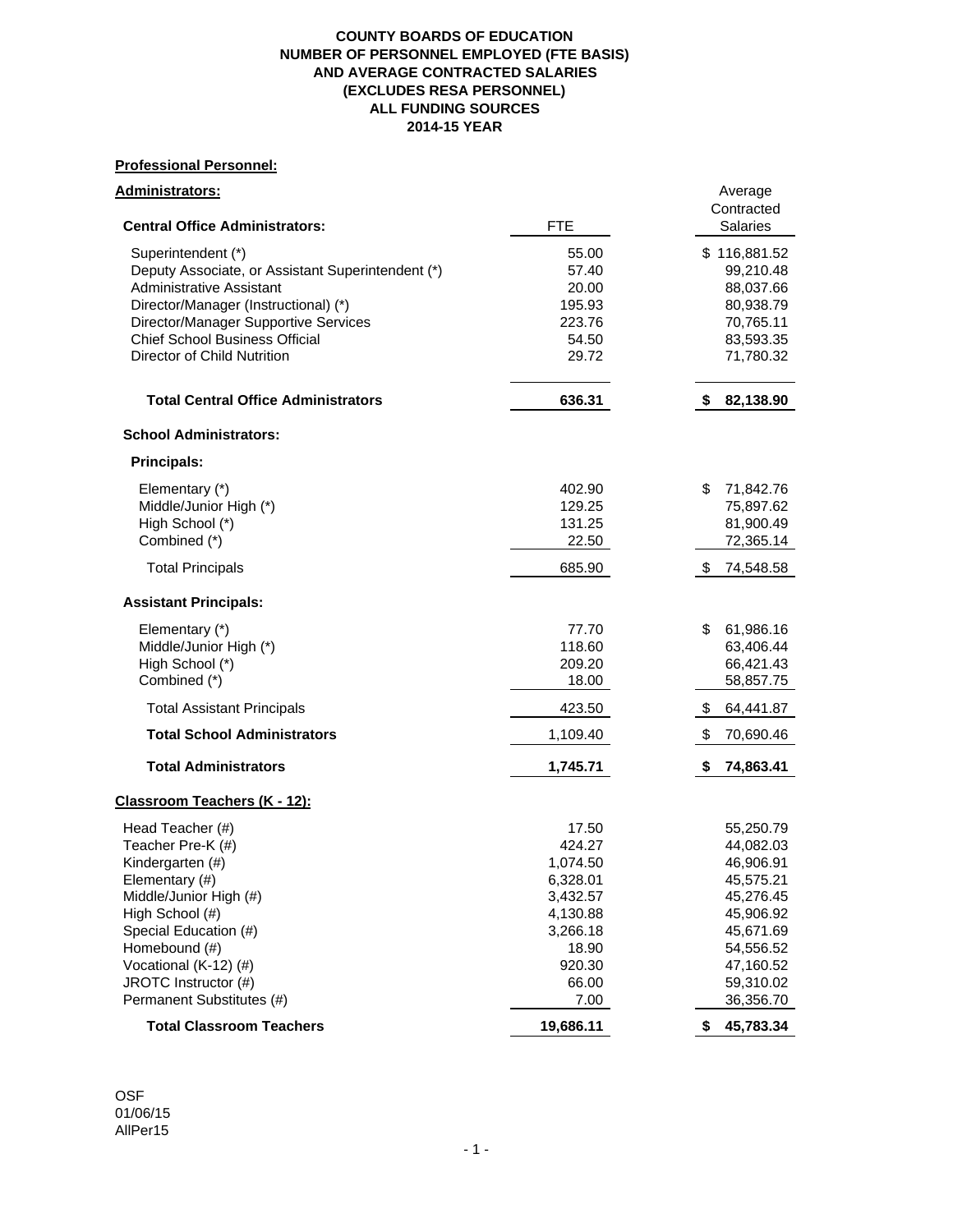## **NUMBER OF PERSONNEL EMPLOYED (FTE BASIS) AND AVERAGE CONTRACTED SALARIES (EXCLUDES RESA PERSONNEL) ALL FUNDING SOURCES 2014-15 YEAR**

|                                                     |            | Average         |
|-----------------------------------------------------|------------|-----------------|
| <b>Professional Student Support Personnel:</b>      |            | Contracted      |
|                                                     | <b>FTE</b> | <b>Salaries</b> |
|                                                     |            |                 |
| Counselor (@)                                       | 729.12     | \$<br>50,411.02 |
| School Nurse (AB) (@)                               | 285.72     | 48,138.55       |
| <b>Total Professional Student Support Personnel</b> | 1,014.84   | \$<br>49,771.22 |
| <b>Other Instructional Staff:</b>                   |            |                 |
| Curriculum Specialist (*)                           | 135.43     | \$<br>65,719.16 |
| Librarian (#)                                       | 299.74     | 49,294.12       |
| Psychologist (#)                                    | 123.63     | 55,997.44       |
| Speech Language Pathologist (#)                     | 457.80     | 52,915.03       |
| Speech Assistant (#)                                | 23.40      | 38,267.90       |
| Remedial Specialist (#)                             | 376.22     | 48,363.38       |
| Academic Coach (#)                                  | 113.96     | 53,287.71       |
| Activities Director (*)                             | 7.00       | 60,585.52       |
| Attendance Director (#)                             | 70.40      | 63,487.82       |
| <b>Curriculum Enrichment Instructor</b>             | 7.00       | 45,482.73       |
| Technology Integration Specialist (#)               | 133.84     | 50,787.55       |
| <b>Total Other Instructional Staff</b>              | 1,748.42   | \$<br>52,616.69 |
|                                                     |            |                 |
| <b>Other Support Staff:</b>                         |            |                 |
| School Nurse (Below AB)                             | 4.50       | 40,394.08       |
| <b>Registered Nurse</b>                             | 2.00       | 46,888.00       |
| Attendance Officer (*)                              | 11.25      | 50,324.14       |
| Social Worker                                       | 43.20      | 49,288.89       |
| Dental Hygienist                                    | 1.50       | 58,831.33       |
| Professional Educational Interpreter                | 2.00       | 36,496.00       |
| <b>Physical Therapist</b>                           | 23.25      | 63,911.52       |
| <b>Occupational Therapist</b>                       | 42.05      | 55,992.12       |
| <b>Athletic Trainer</b>                             | 7.00       | 45,957.91       |
| Audiologist                                         | 3.00       | 56,506.82       |
| Psychometrist                                       | 2.00       | 62,107.75       |
| <b>Professional Accountant</b>                      | 37.00      | 54,477.71       |
| <b>Technology Systems Specialist</b>                | 90.00      | 50,272.36       |
| <b>Total Other Support Staff</b>                    | 268.75     | 52,570.25<br>\$ |
| Total Pre-K - 12 Grade Professional Personnel       | 24,463.83  | \$<br>48,586.82 |
| <b>Adult Teachers:</b>                              |            |                 |
|                                                     |            |                 |
| Vocational (Post Secondary)                         | 83.28      | \$<br>54,079.59 |
| Vocational (Adult)                                  | 67.25      | 52,181.20       |
| <b>Community Education</b>                          | 9.00       | 48,527.12       |
| <b>Total Adult Teachers</b>                         | 159.53     | 52,966.07<br>S  |
| <b>Total Professional Educators - PK-12</b>         | 23,871.35  | 48,193.96<br>S. |
| <b>Total Professional Personnel</b>                 | 24,623.36  | \$<br>48,615.20 |

OSF 01/06/15 AllPer15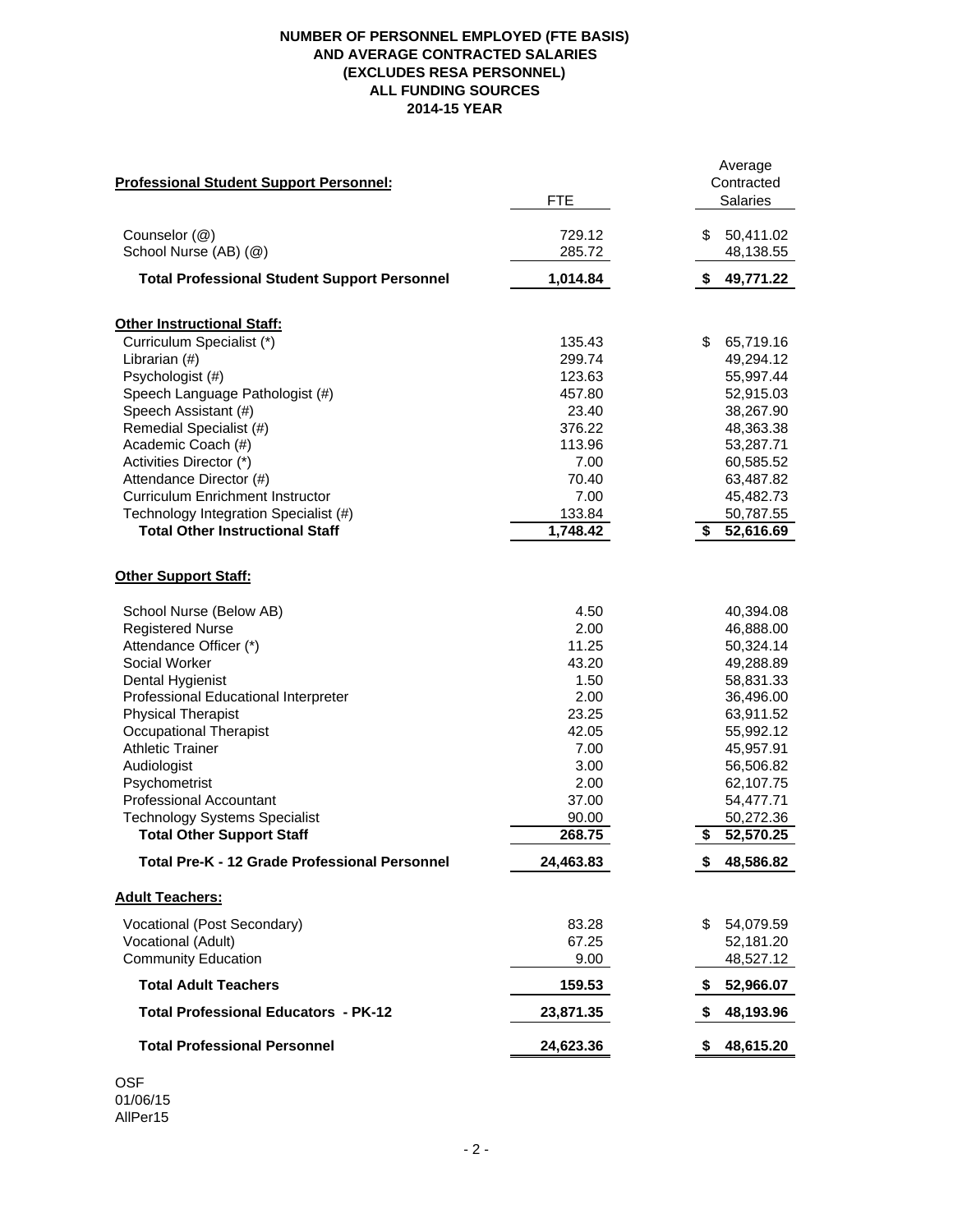### **COUNTY BOARDS OF EDUCATION NUMBER OF PERSONNEL EMPLOYED (FTE BASIS) AND AVERAGE CONTRACTED SALARIES (EXCLUDES RESA PERSONNEL) ALL FUNDING SOURCES 2014-15 YEAR**

|                                           |            | Average         |
|-------------------------------------------|------------|-----------------|
| <b>Service Personnel:</b>                 |            | Contracted      |
|                                           | <b>FTE</b> | <b>Salaries</b> |
| Aides                                     | 1,924.890  | \$<br>25,679.54 |
| <b>ECCAT Temporary Authorization</b>      | 498.380    | 25,892.86       |
| <b>ECCAT Permanent Authorization</b>      | 262.950    | 26,799.33       |
| <b>ECCAT Paraprofessional Certificate</b> | 119.750    | 27,867.13       |
| <b>Licensed Practical Nurse</b>           | 123.750    | 24,847.07       |
| Paraprofessional                          | 303.130    | 28,683.36       |
| Educational Sign Language Interpreter     | 27.800     | 27,038.24       |
| <b>Sign Support Specialist</b>            | 22.700     | 24,016.24       |
| <b>Autism Mentor</b>                      | 408.300    | 26,618.62       |
| Director/Coordinator of Services          | 104.183    | 45,446.13       |
| Accountant                                | 135.143    | 32,818.27       |
| Auditor                                   | 18.032     | 37,602.02       |
|                                           | 6.840      | 43,484.83       |
| <b>Buyer</b>                              |            |                 |
| <b>Braille Specialist</b>                 | 18.200     | 25,533.15       |
| Clerk                                     | 77.300     | 29,226.37       |
| Secretary                                 | 1,446.518  | 31,280.01       |
| Switchboard Operator                      | 4.570      | 34,933.68       |
| <b>Computer Operator</b>                  | 30.253     | 31,112.24       |
| Programmer                                | 25.200     | 48,676.56       |
| Draftsman                                 | 2.000      | 36,644.40       |
| <b>Graphic Artist</b>                     | 1.000      | 39,126.51       |
| <b>Inventory Supervisor</b>               | 11.230     | 37,480.14       |
| <b>Printing Operator</b>                  | 0.340      | 34,634.71       |
| <b>Printing Supervisor</b>                |            |                 |
| Accounts Payable Supervisor               | 24.553     | 38,726.22       |
| Payroll Supervisor                        | 22.833     | 39,379.37       |
| Supervisor of Maintenance                 | 31.040     | 45,727.75       |
| Audiovisual Technician                    | 1.000      | 41,890.51       |
| <b>Cabinet Maker</b>                      | 17.750     | 37,516.87       |
| Carpenter                                 | 65.458     | 37,525.39       |
| <b>Chief Mechanic</b>                     | 35.950     | 37,148.49       |
| <b>Crew Leader</b>                        | 17.130     | 39,192.02       |
| Electrician                               | 109.922    | 35,044.41       |
| Electronic Technician                     | 39.433     | 34,316.67       |
| Foreman                                   | 38.290     | 41,071.80       |
| <b>General Maintenance</b>                | 53.082     | 34,387.74       |
| Glazier                                   | 2.833      | 39,857.82       |
| Handyman                                  | 5.430      | 35,146.32       |
| Heating & Air Conditioning Mechanic       | 66.107     | 35,918.20       |
| Locksmith                                 | 15.078     | 40,210.51       |
| Lubrication Man                           | 1.500      | 28,979.71       |
| Machinist                                 |            |                 |
| Mason                                     | 28.065     | 36,853.86       |
| <b>Mechanic Assistant</b>                 | 5.033      | 29,519.28       |
| Mechanic                                  | 199.850    | 33,988.76       |
| Office Equipment Repairman                | 5.800      | 37,921.38       |
| Painter                                   | 31.335     | 38,314.08       |
|                                           |            |                 |

OSF 01/06/15 AllPer15